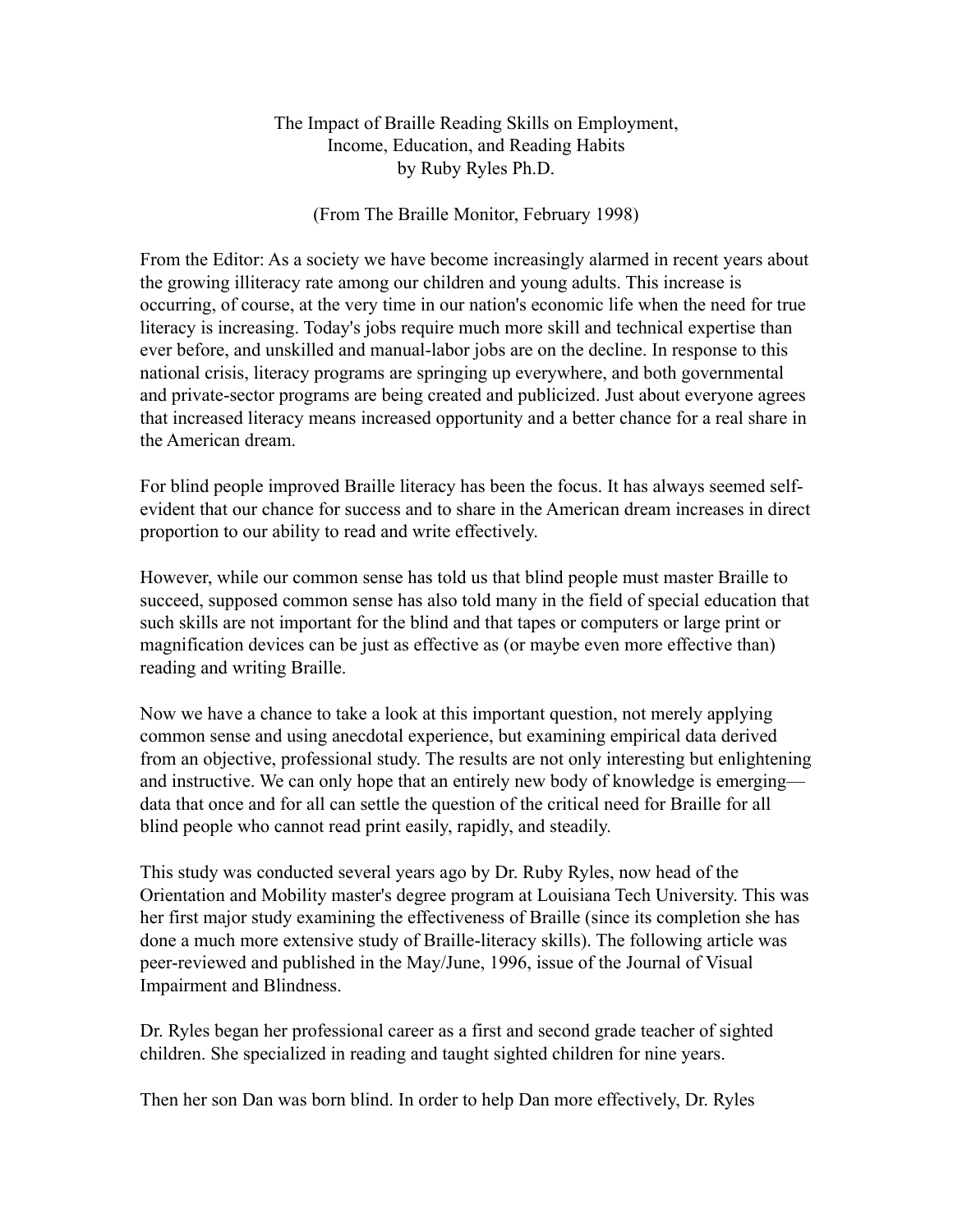returned to school to specialize in the education of blind children. Armed with these new credentials and her practical experience as the mother of a blind child, she worked for a number of years teaching blind children in Arkansas, Alaska, and Washington State.

Because of her personal experience as a mother and teacher and her increasing understanding of the problems faced by blind adults, Dr. Ryles began to recognize the need for a new kind of training and preparation for teachers of the blind. She recognized the need for teacher training dealing with attitudes about blindness and stressing the need for Braille literacy. She began to understand that this very specific teacher training must occur if blind children are to have the chance to develop into confident, competent, and successful blind adults. Therefore, she enrolled in a doctoral program in special education at the University of Washington.

While she was working on her doctorate, Dr. Ryles conducted her first major study of Braille versus print for partially blind people. She did not consider the reason or reasons for the drastic decline in the use of Braille in America. Rather she was interested in obtaining objective information about the effectiveness of Braille: specifically, were economic and other benefits a predictable and measurable outcome when people had been taught and were using Braille?

In order to qualify for the study, candidates had to be congenitally legally blind, be between the ages of eighteen and fifty-five, and have no other disabilities. Of the seventyfour adults in the group, forty-three subjects had learned Braille as their "original, primary medium," and thirty-one had learned to read using print. This study begins to provide the objective information we need on the question of Braille versus print. The study reveals that those who were taught Braille from the beginning had higher employment rates, were better educated and more financially self-sufficient, and spent more time doing pleasure and other reading than the print users.

The pertinent parts of the study as reported in the Journal of Visual Impairment and Blindness follow:

The decline in the number of Braille readers since 1963 (American Printing House for the Blind, 1991) has been widely discussed by professionals and censured by consumer groups (Rex, 1989; Schroeder, 1989; Stephens, 1989). Although there is no consensus on the causes of this decline, a number of factors have been cited. Among them are the rise in the number of visually impaired children with additional disabilities who are nonreaders (Rex, 1989), disputes on the utility of the Braille code (Thurlow, 1988), the decline in teachers' knowledge of Braille and methods for teaching it (Schroeder, 1989; Stephens, 1989), negative attitudes toward Braille (Holbrook & Koenig, 1992; Rex, 1989), and the greater reliance on speech output and print-magnification technology (Paul, 1993).

Pressure from consumers and advocacy groups has led twenty-seven [now twenty-nine]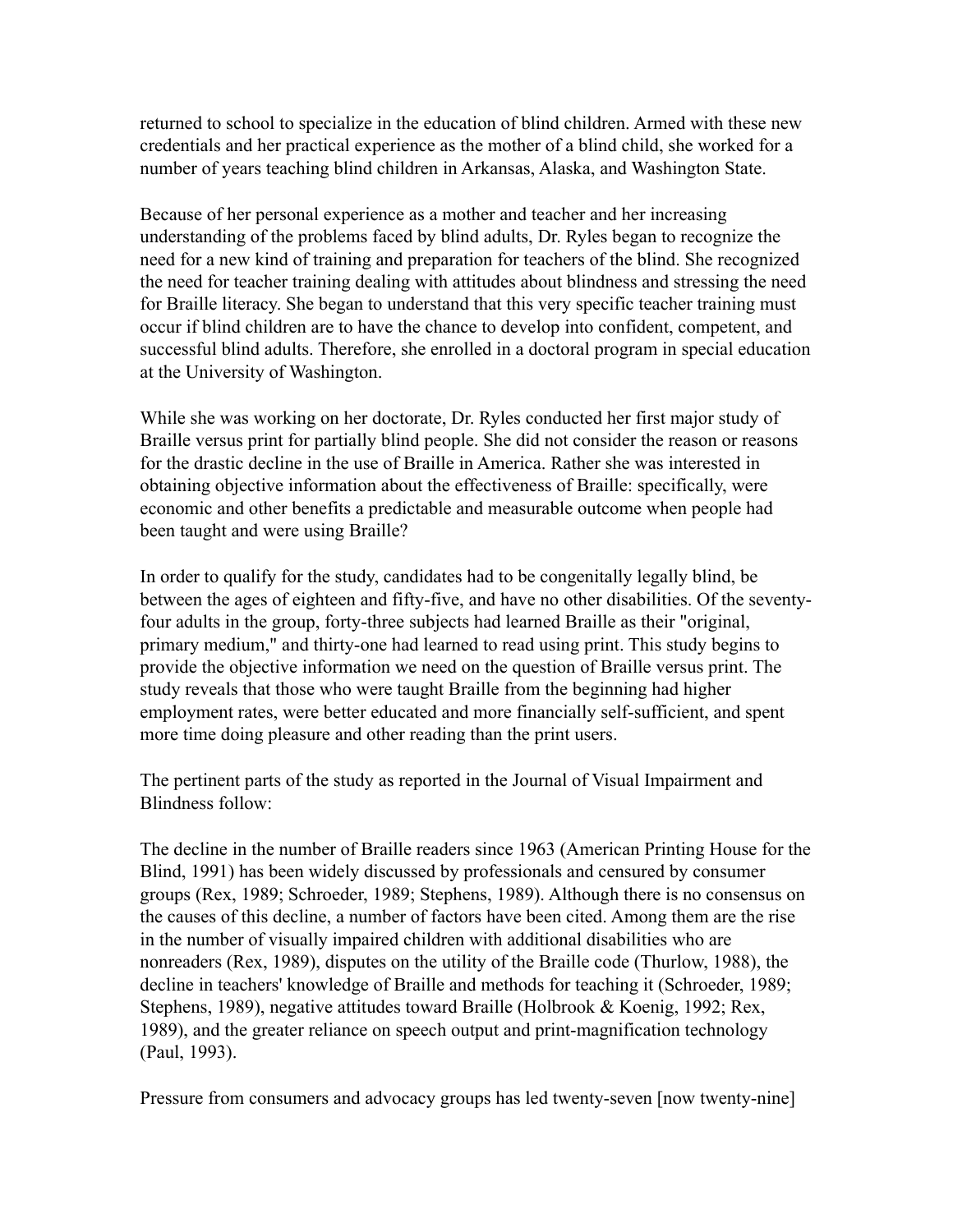states to pass legislation mandating that children who are legally blind be given the opportunity to learn Braille. These laws have created further controversy in the field (Rex, 1992; Schroeder, 1992; Virginia State Department, 1991). Whereas professional groups such as the Council of Executives of American Schools for the Visually Handicapped, have called for a renewed emphasis on teaching Braille (Mullen, 1990), others have stressed that Braille is only one educational option (Paul, 1993).

The majority of literature in the field regarding Braille reading is in the form of qualitative studies and position papers. Without the balance of quantifiable data, how can any position on the use of Braille be rationally supported or refuted? How can teachers determine when to teach Braille and to whom or consider more basic questions: Should the field continue to emphasize Braille? Do the outcomes of early Braille training justify the educational resources required to provide it? Can training in Braille reading be linked to measures of the economic success of adults?

A causal relationship between reading medium alone (either Braille or print) and the economic success of adults is difficult to establish. However, the possible effects of a particular reading medium on the lives of visually impaired children and adults warrant more objective and quantifiable research than has been conducted so far. The aim of the study presented here, which was part of a larger study of the reading habits and employment of legally blind adults, was to add to the knowledge in these areas.

Most disciplines accept that the primary indicators of socioeconomic status in this society are employment and education. Therefore, if higher education, employment, and financial self-sufficiency are considered indicators of success in adult life, the following research questions become evident:

1. What impact does early Braille training have on the employment rates of visually impaired adults?

2. Does the skill of early Braille reading influence the reading habits of visually impaired adults?

3. Do visually impaired adults who learned to read Braille as their original reading medium have higher rates of economic independence?

# Method

A search of the literature revealed few longitudinal studies that measured or defined the success of educational decision makers in determining reading media for visually impaired children. For obvious reasons an experimental design was considered inappropriate for the study. Therefore, because the author was interested in obtaining quantifiable data, she chose a structured-interview design with a variety of open-ended, multiple choice free-answers, and dichotomous questions. She then conducted telephone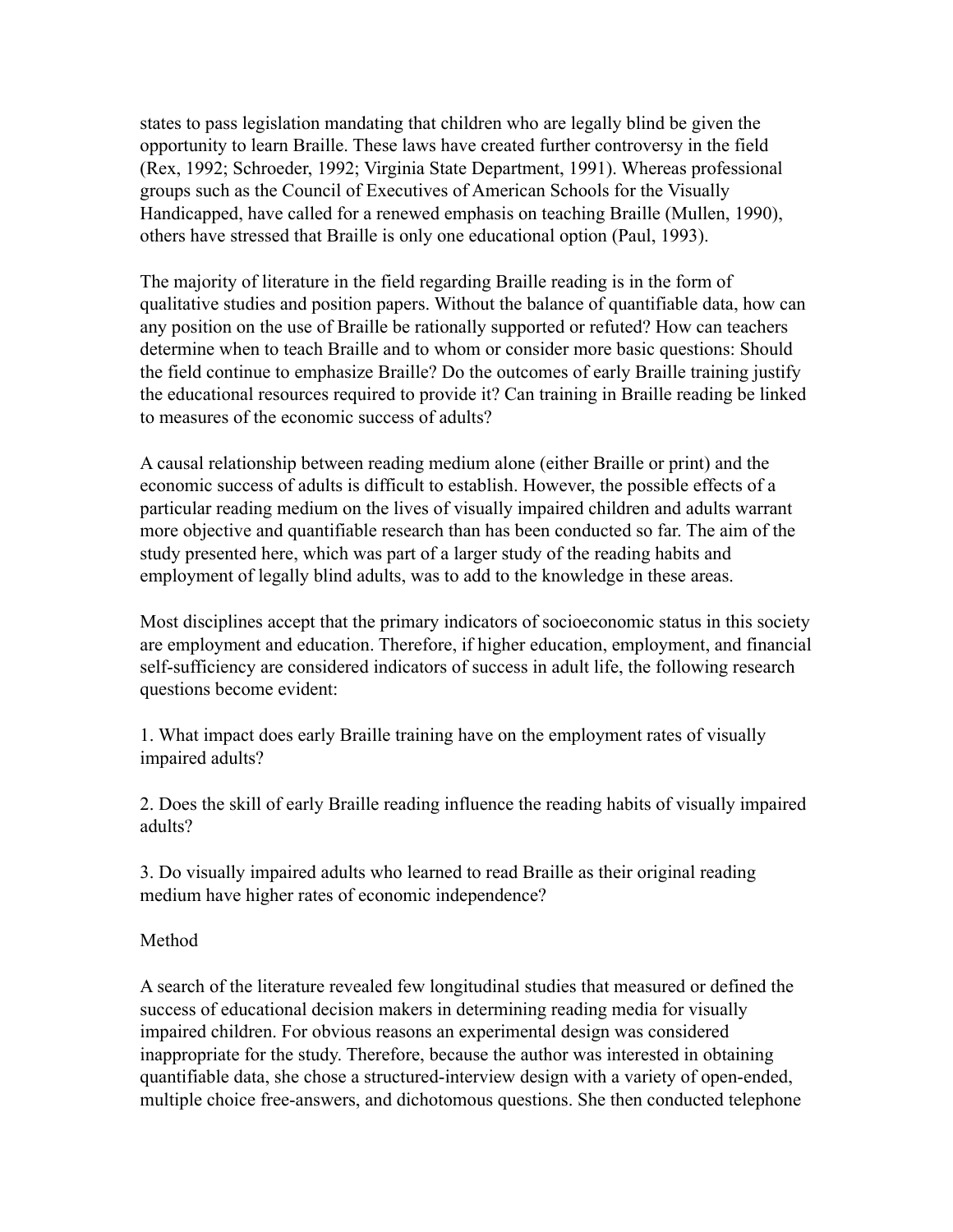interviews with adults who fit the criteria for inclusion. To assess interrater reliability, random subjects were informed that a third party would quietly listen in on the interviews and record answers on a scoring sheet.

Identification of subjects: The Washington State Library for the Blind and Physically Handicapped (WSLBPH) identified adults on this registration list who met the following criteria: they were legally blind, aged eighteen to fifty-five, and had no concomitant disabilities; fifty-five was chosen as the cutoff point to avoid the confounding effect of unemployment because of retirement or ill health in old age. Although the majority of adults in the state who are legally blind are registered with WSLBPH, the fact that the study was restricted to eligible adult patrons of the library who resided in Washington is a limitation of the study. (WSLBPH also serves some persons who live outside the state, but they were not included in the study.)

For the larger study WSLBPH mailed a packet to 900 identified people that included a letter explaining the study and a return postcard. The potential subjects were asked to return the postcard indicating their willingness to participate and to include their telephone numbers and convenient times for them to be interviewed. Twenty-three packets were returned unopened because of incorrect addresses, and 303 response cards granting permission to be interviewed for the larger study were received. To protect the potential subjects' anonymity, the response cards did not include identifying information, such as names and addresses. Thus it was not possible to do follow-up mailings to track non-respondents.

During the actual interview process fifty-one potential subjects who could not be contacted on the first try were called four or five times during the eight-week project before they were considered ineligible. Another seventy-seven were eliminated when they were called because they did not meet the criteria for inclusion but had not been ruled out during the initial screening. Most of those who were eliminated had concomitant disabilities (deaf-blindness or cerebral palsy); in addition, several were above the age ceiling of fifty-five, and one was under eighteen. From the pool of the remaining 175 subjects, a subgroup of seventy-four persons was identified who met all the criteria and were congenitally visually impaired. These seventy-four persons were the subjects of the smaller study reported here.

Interviews: The majority of the telephone interviews were conducted in the evenings, according to the subjects' preferences, and lasted an average of fifteen to twenty minutes. Numbers were assigned to the subjects, and the original phone numbers were not entered with the data.

During the interviews the subjects were asked thirty-five to forty questions. These questions were designed to elicit their visual history; current visual status; preference for and perceptions of past and present reading media (Braille or print; listening to audiotaped books was not included); educational background; and current employment,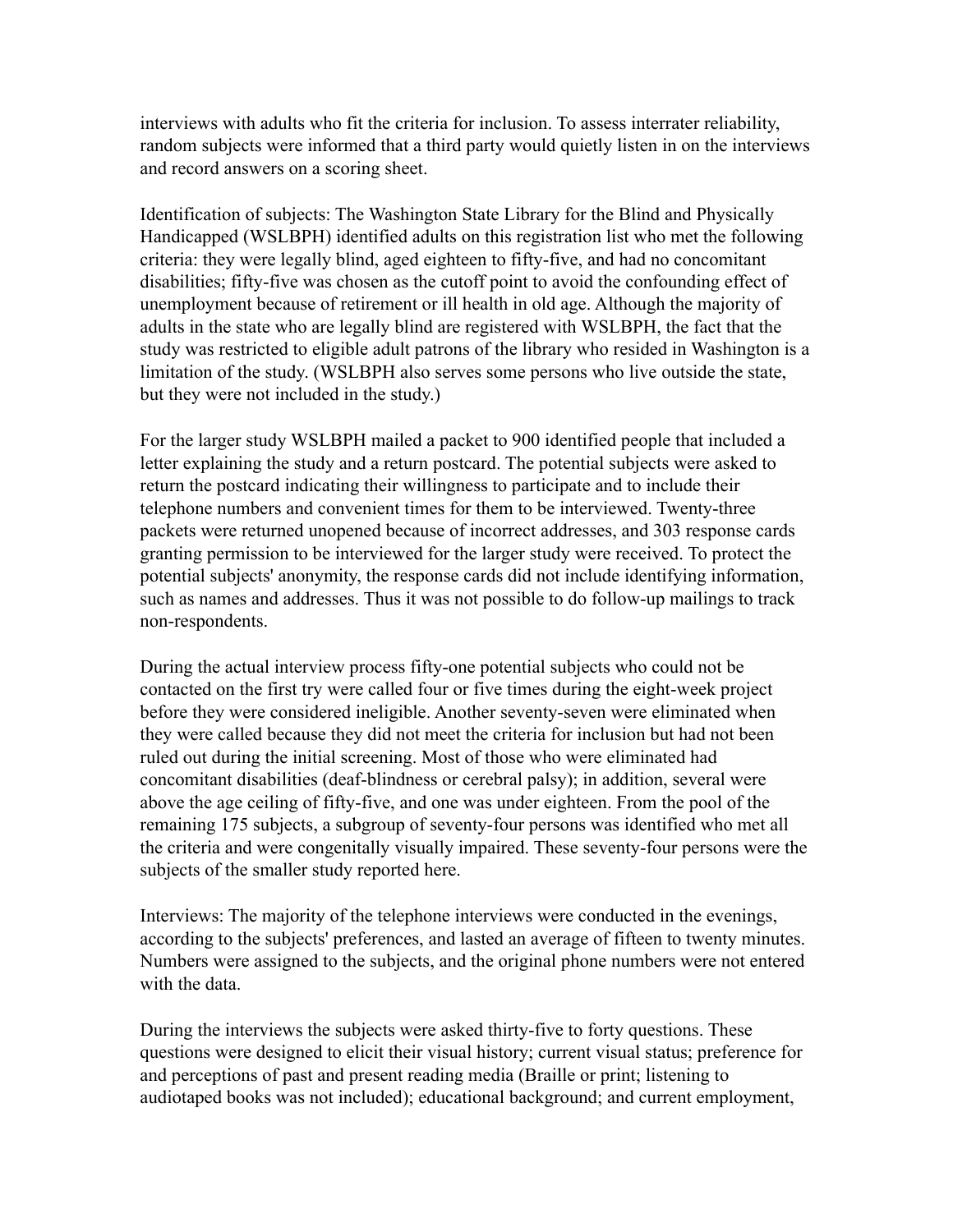income, occupation, and reading habits.

The subjects' responses were categorized, coded, and analyzed using descriptive statistics (chi-square). To measure the accuracy of the scores and categories of responses, a second scorer simultaneously listened to the interviews and scored and categorized a randomly selected sample of eight subjects. The interrater agreement for the sample was 96 percent.

Subjects: All seventy-four subjects were congenitally legally blind at the time of the interviews, having been diagnosed as legally blind before age two, and therefore had no memory of normal vision. Of the seventy-four, forty-two were women and thirty-two were men, who lived in rural and urban areas. As was mentioned earlier, the subjects ranged in age from eighteen to fifty-five; seven (9 percent) were eighteen to twenty-four, twelve (16 percent) were twenty-five to thirty, eight (11 percent) were thirty-one to thirtysix, thirty-two (43 percent) were thirty-seven to forty-two, nine (12 percent) were fortythree to forty-eight, and six (8 percent) were forty-nine to fifty-five.

Thirty-one subjects were employed, six part-time and twenty-five full-time, and fortythree were unemployed, yielding an unemployment rate of 58 percent. (The unemployment rate for the 175 in the larger study was 66 percent, which parallels the national unemployment rate for visually impaired adults reported by Kirchner & Peterson, 1988). The subjects' annual personal incomes ranged from less than \$7,000 to \$70,000; the majority (thirty-nine, or 53 percent) reported annual incomes of less than \$7,000.

The majority of the subjects (forty-two, or 57 percent) reported current vision levels of no light perception or light perception only (nineteen men and twenty-three women). In addition, twenty-two (29 percent) had vision levels between 20/300 and shadow vision, and the vision of the remaining ten (14 percent) ranged from 20/200 to 20/300. Eleven subjects said that their visual acuity had deteriorated before they graduated from high school, and eighteen said that it had deteriorated afterward; three reported improved visual activity during their school years.

With regard to educational levels, ten subjects (14 percent) had a high school education or less, twenty-three (31 percent) had attended college but had not graduated, twenty-four (32 percent) had bachelor's degrees, and seventeen (23 percent) had graduate degrees. The women tended to be slightly better educated than the men; twelve (12 percent) of the forty-two women, compared to six (19 percent) of the thirty-two men, had graduate degrees.

With regard to reading media, forty-three subjects (58 percent) had learned to read Braille as their original primary medium (hereafter referred to as the BR group), and thirty-one subjects (42 percent) had learned to read print as their original primary medium (hereafter referred to as the PR group) in childhood. One of the subjects who had initially learned to read Braille uses both Braille and print as an adult.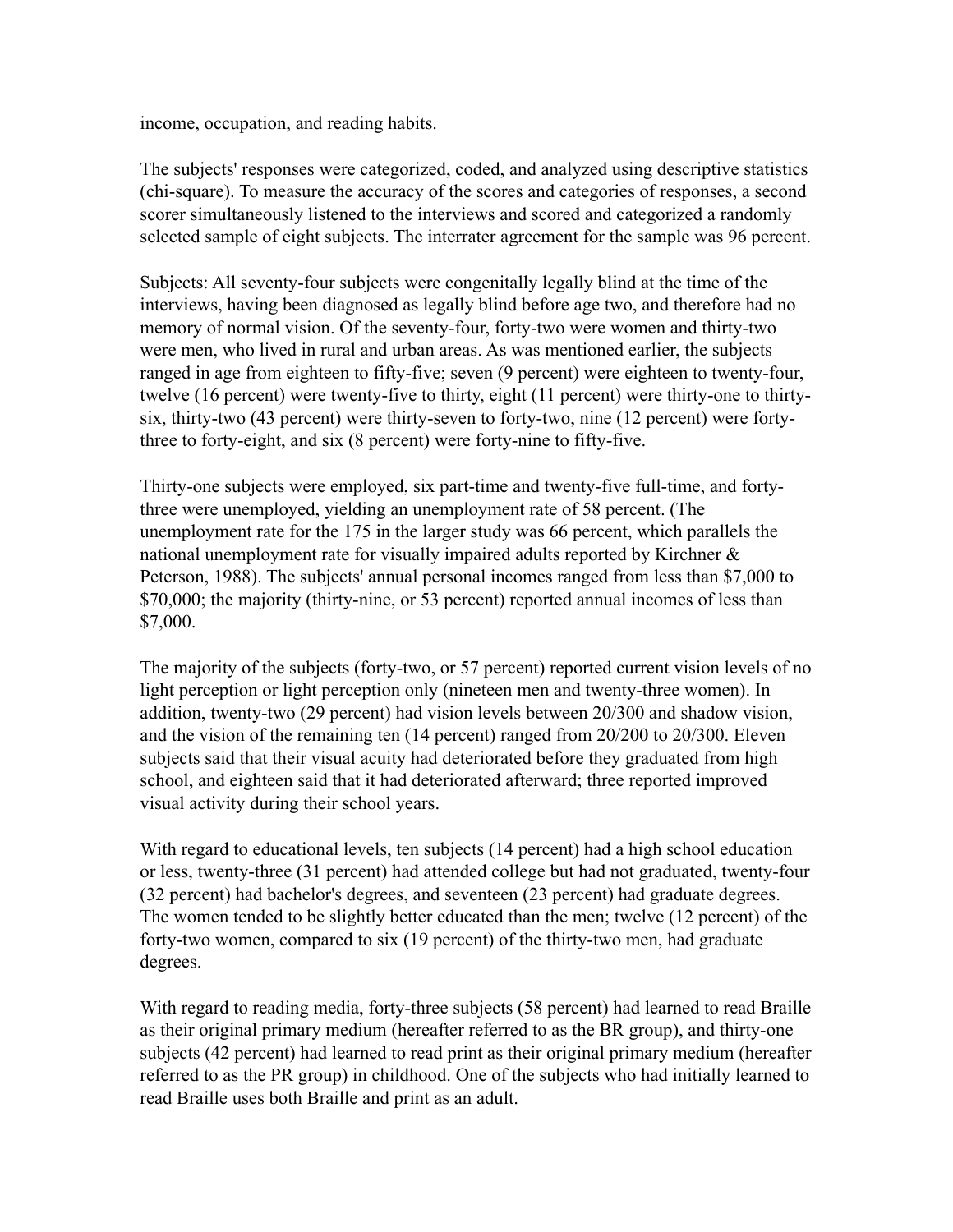### Results

Employment: As figure 1 shows, the BR group had a significantly lower unemployment rate (44 percent) than did the PR group (77 percent) ( $X2=10.499$ ;  $p<0.0148$ ). Of those who were employed, 16 percent of the BR group and 13 percent of the PR group were in professional positions, 23 percent of the BR group and 10 percent of the PR group were in skilled positions, and 16 percent of the BR group,but none of the PR group, were in unskilled positions. Furthermore, 42 percent of the BR group versus 23 percent of the PR group were employed full-time (forty or more hours per week), and 14 percent of the BR group, but 3 percent of the PR group, were employed part time  $(X2=7.031 \text{ p} < 0.0297)$ .

FIGURE 1: Employment breakdown by original readium medium.

NOTE: Figure 1 represents visually the data reported in the text.

The extent of Braille use in adulthood was an important variable in examining the employment rates of the BR group. Using qualifying criteria for each category, the author determined Braille use to be extensive, some, or minimal. Extensive Braille use did not guarantee employment, but within the BR group it was apparent that the subjects who reported extensive personal and/or professional use of Braille had a far lower unemployment rate (33 percent) than did the total sample (58 percent). Of the twentyfour subjects in the BR group who were employed at the time of the study, twenty-two met the criteria for extensive Braille users.

Five subjects in the PR group were taught to read Braille after they learned to read print. None reported using Braille extensively, and all were unemployed at the time of the study.

Reading Habits: Addressing reading in this type of research design is problematic, particularly because the study was based on self-reported data. Therefore, three symbols of literacy in this society were examined: the number of hours per week spent reading (Braille or print), the number of books read in an average year, and the number of magazines currently subscribed to. Figure 2 compares the number of hours in an average week that the BR and PR subjects spent reading (for their jobs and for pleasure). It is significant that sixteen subjects in the BR group and five in the PR group read more than twenty-one hours per week  $(X2=13.852: p<0166)$ , whereas three in the BR group versus nine in the PR group read one hour or none during an average week.

FIGURE 2: Number of hours a week spent reading.

NOTE: Figure 2 represents the number of hours spent reading each week--0 to 1 hours,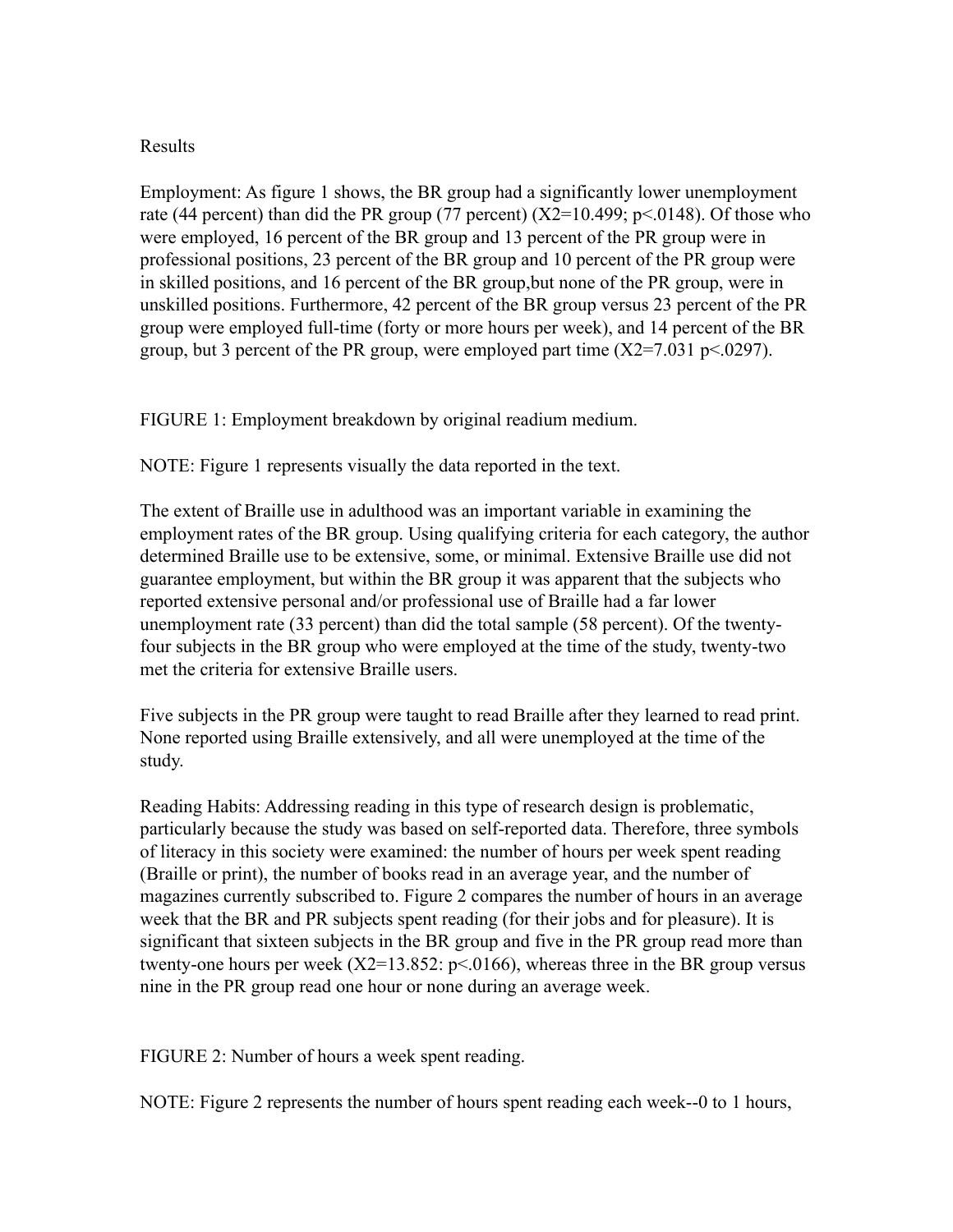Braille readers 3, print readers 9; 2 to 5 hours a week, Braille readers 4, print readers 9; 6 to 10 hours a week, Braille readers 9, print readers 4; 11 to 20 hours a week, Braille readers 10, print readers 4; and 21 or more hours a week, Braille readers 16, print readers 5.

As Figure 3 shows, the BR group read significantly more books per year than did the PR group  $(X2=23.138:ps3.0008)$ . Thirteen of the forty-three BR subjects but only three of the thirty-one PR subjects read twenty-one or more books per year, and three BR subjects versus fourteen PR subjects read no books per year. These findings are consistent with the greater number of hours per week that the BR group spent reading. Furthermore, in accord with the greater amount of time spent reading and books read, the BR group reported subscribing to significantly more magazines than did the PR group  $(X2=13.435)$ : p<.0038). For example, eight BR subjects but eighteen PR subjects subscribed to no magazines (see Figure 4).

NOTE: Figure 3 represents the number of books read per year—zero books a year, 3 Braille readers, 14 print readers; 1 to 5 books a year, 16 Braille readers, 5 print readers; 6 to 10 books a year, 4 Braille readers, 7 print readers; 11 to 20 books a year, 7 Braille readers, 2 print readers; and 21 and over books a year, 6 Braille readers, 3 print readers.

Figure 4 represents magazine subscriptions at the time of the study—zero subscriptions, 8 Braille readers, 18 print readers; 1 to 3 subscriptions, 19 Braille readers, 7 print readers; 4 to 6 subscriptions, 9 Braille readers, 5 print readers; over 7 subscriptions, 7 Braille readers, 1 print reader.

FIGURE 3: Number of books read per year.

FIGURE 4: Magazine subscriptions at the time of the study.

Table 1 depicts the point basis for a scale on which each subject was assigned points based on values of the three variables previously discussed.

Table 1: Basis for Scale.

NOTE: The table represents points awarded for hours a week spent reading, books a year read, and magazine subscriptions. Hours spent reading a week: 0 points for 0 to 1 hour, 1 point for 2 to 6 hours a week; 2 points for 7 to 20 hours a week; 3 points for 20 or more hours a week. Number of books read a year: 0 points for 0 to 1 book read; 1 point for 1 to 5 books read; 2 points for 6 to 20 books read; and 3 points for 20 or more books read. Number of magazines subscribed to: 0 points for none; 1 point for 1 to 3 magazines; 2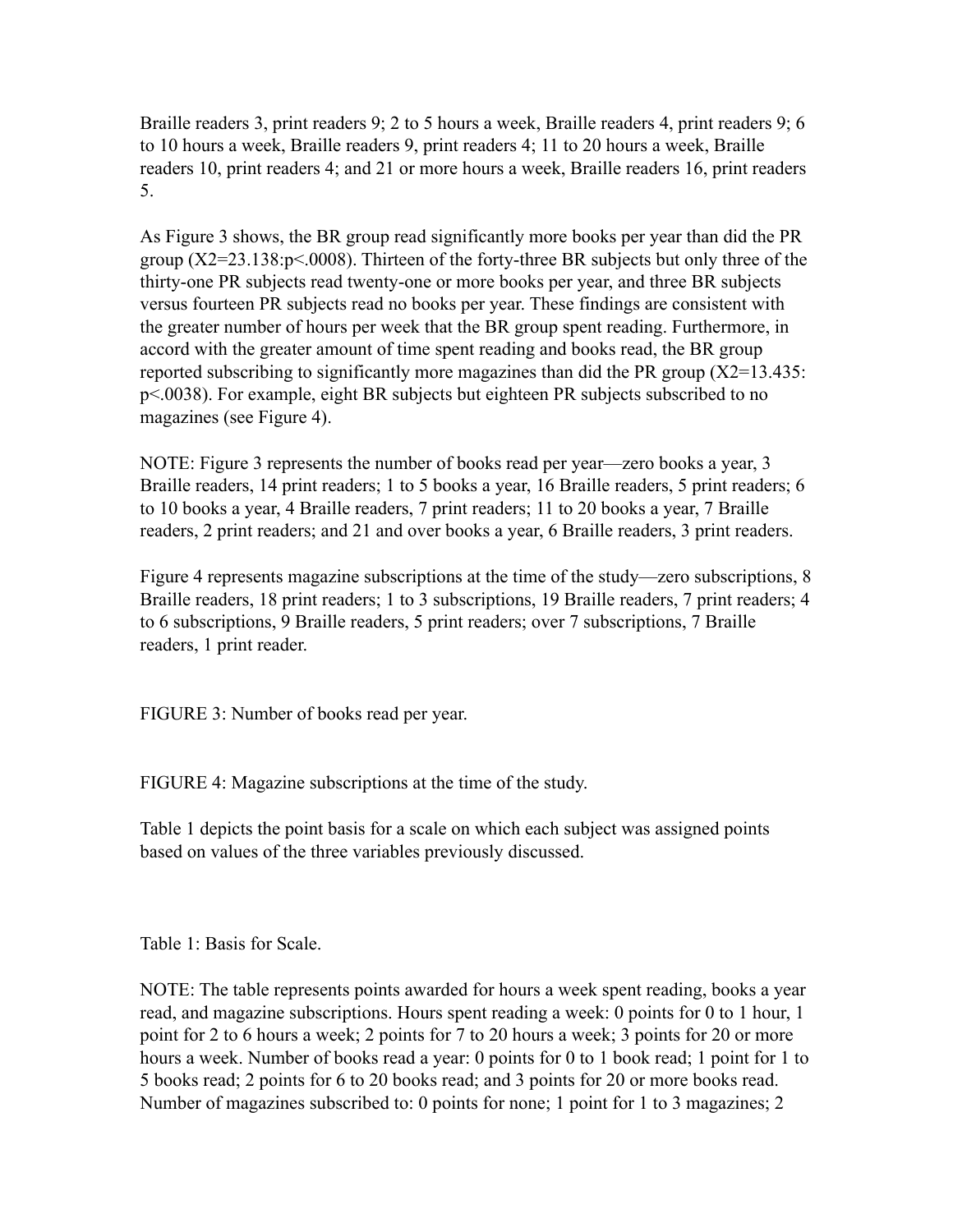points for 4 to 7 magazines; and 3 points for 7 or more magazines.

The total points attained by the subjects were plotted on a 10-point scale, and the subjects were divided into four groups. The subjects in Group 1 scored 0 or 1 point; those in Group 2 scored 2, 3, or 4 points; those in Group 3 scored 5, 6, or 7 points; and those in Group 4 scored 8 or 9 points. For example, a subject who read twelve hours in an average week, read four books in the previous year, and currently subscribed to six magazines would receive a total of five points and hence would be placed in Group 3.

Thirty-six percent of the PR subjects and four percent of the BR subjects were in Group 1, 35 percent of the PR subjects and 33 percent of the BR subjects were in Group 2, 26 percent of the PR subjects and 47 percent of the BR subjects were in Group 3, and 3 percent of the PR subjects and 16 percent of the BR subjects were in Group 4. The results were significant  $(X2=14.674: p<0.0021)$ , the most noticeable difference being in Group 1.

Education: The overall difference in the mean educational levels of the BR and the PR groups was small and not statistically significant  $(X2=4.035; p< 2577)$ . The distinction between early Braille readers and early print readers was at the highest level of education: Thirteen (30%) of the 43 BR subjects but only four (13%) of the thirty-one PR subjects obtained graduate degrees. It is also worth noting that only two of the subjects in this sample  $(n=74)$  and in the larger sample  $(n=175)$  had doctoral degrees; both were in the BR group.

Self-Sufficiency: Although the overall income levels of the two groups were not statistically significant ( $X2=7.059$ ,  $p<.2163$ ), the representation of the BR and PR subjects in the three income ranges—highest range (\$25,000 to \$70,000), middle range (\$7,000 to \$25,000), and lowest range (\$7,000 or less)--are of interest. The BR group was over-represented in the highest range, and the PR group was over-represented in the lowest range, but both groups were similarly represented in the middle range. Thus 25 percent of the BR group versus 7 percent of the PR group were in the highest range, 28 percent of the BR group and 31 percent of the PR group were in the middle range, and 47 percent of the BR group but 62 percent of the PR group were in the lowest range. In addition, the subjects' responses to the question, "Do you receive money on a regular basis from a nonemployment source, such as SSI (Supplemental Security Income), SSDI (Social Security Disability Insurance), public assistance, food stamps, or Medicaid?" were significant (X2=4.805; p < 0.0284): 49 percent of the BR group, compared to 74 percent of the PR group, regularly received such public entitlement benefits.

Past and Present Reading Ability: In any study self-reported data, especially retrospective data, must generally be considered suspect. Nevertheless, the subjects' responses to questions regarding their perceptions of their past and present reading ability tended to follow the other trends reported here:

1. As a junior high school student could you read as fast and as fluently as your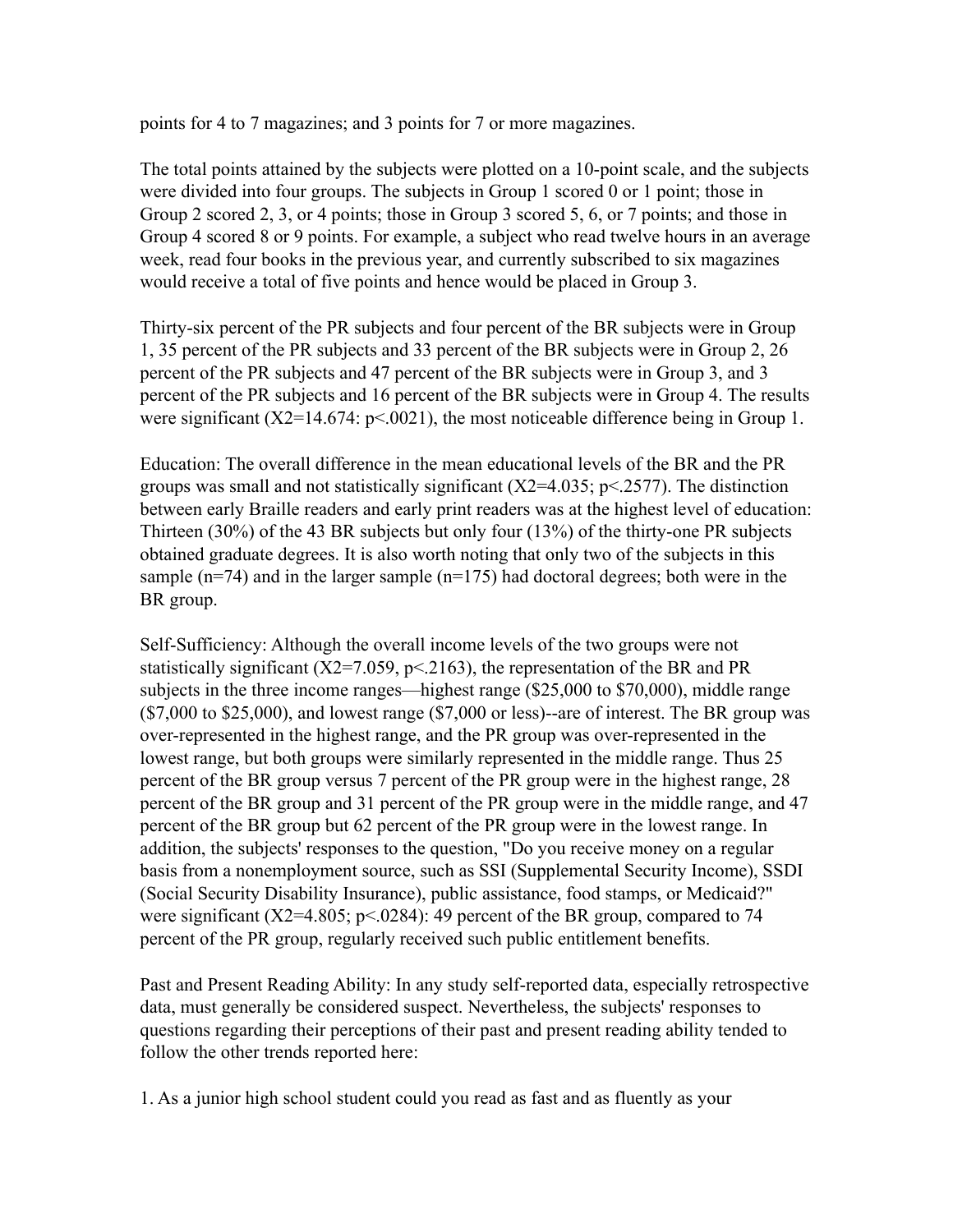classmates? Nine of the thirty-one subjects in the PR group, compared to thirty-five of the forty-three subjects in the BR group answered yes.

2. Do you consider yourself a good reader today? Nineteen of the thirty-one subjects in the PR group versus forty of the forty-three subjects in the BR group answered yes.

Visual Acuity: Of the seventy-four subjects, fourteen

reported having had 20/200 visual acuity since birth that had remained stable throughout their adult lives. This level of acuity is the upper limit of the definition of legal blindness. Thirteen of these fourteen subjects learned to read print and were included in the PR group; seven of the fourteen subjects received Braille instruction later in life but used print as their current primary reading medium. Four of the fourteen subjects were employed. Although most subjects in the PR group reported little knowledge of the Braille code, the four employed subjects in this group all reported knowing "some" Braille.

The only one of the fourteen who was taught to read Braille as a child said that she reads both print and Braille as an adult but uses print as her primary reading medium. She was one of the four who were employed in this group. Since this group contained thirteen PR subjects and only one BR subject, quantitative analysis of the data was not possible.

Instruction in Braille reading has traditionally been reserved for students with the most severe vision loss—those who cannot see print. It is typically assumed by the general public that the greater the amount of vision a child or adult has, the greater his or her advantage in employment and education. The findings of this study did not support that supposition: acuity was not a statistically significant factor in the employment or educational levels the subjects attained. However, the recipients of public entitlement programs were exceptions to these findings. Those with partial sight were represented in significantly greater proportions than were those with little or no sight  $(X2=6.045)$ ;  $p$ <.045). (This finding also held true for its subjects in the larger study  $[X2=7.648]$ : p<.0218].)

Contrary to common perceptions, more sight was not synonymous with a lower unemployment rate and financial independence in this study. The subjects who reported the least vision—light perception only or no light perception—had an unemployment rate of 52 percent, whereas those with the greatest degree of vision--20/200--20/300--had an unemployment rate of 67 percent.

# **Discussion**

It is an effort of gargantuan proportions to attempt to isolate the impact of a reading medium on the life of an adult who is visually impaired. The interaction of a multitude of confounding variables (such as mobility, financial disincentives, and social biases)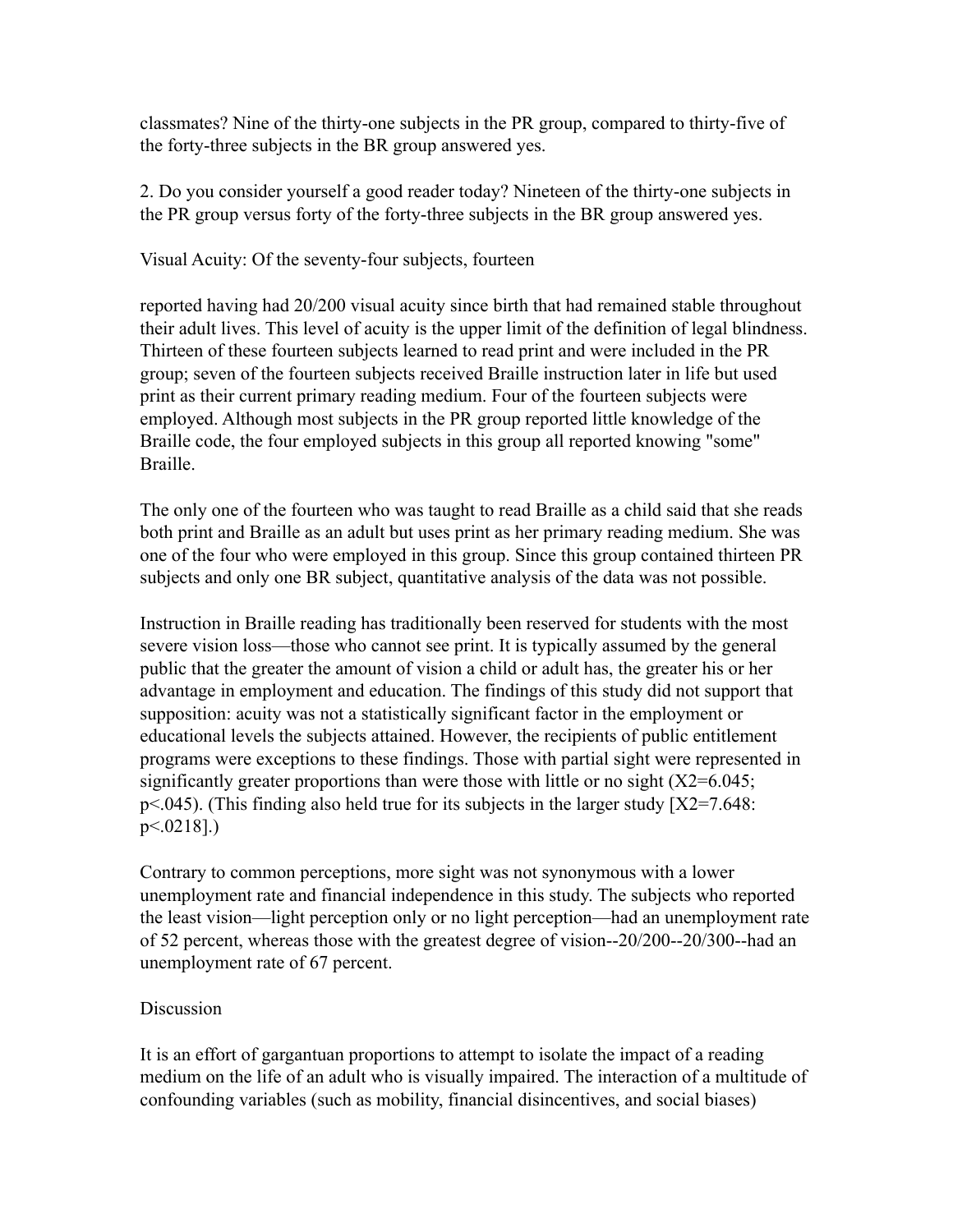complicates and confuses attempts to study employment rates and measures of literacy or financial independence.

The legally blind adult subjects were chosen and screened to provide as representative a sample as possible of otherwise non-disabled visually impaired adults in the state of Washington. However, because questions of home support, motivation, intellectual ability, educational placement, and the like were not addressed, it is possible that an analysis that would include these variables would also yield significant results. Nevertheless, it is rational to expect that the diverse values of these independent variables existed in both the BR and the PR groups and thus should not have significantly altered the findings. However, these issues and their impact on the concerns addressed here should be the focus of future studies in the field.

It is sometimes confusing and always disturbing to read the staggering unemployment rates of adults with visual impairments. The implications for the future of today's generation of children with visual impairments are sobering for professionals in the field. Rather than focusing on the seemingly overwhelming task of determining why so many adults with visual impairments are unemployed, this study concentrated on one possible common factor of the 33 percent who are employed.

The impact of Braille reading skills on the subjects' employment rates was significant with qualifications. Having a knowledge of Braille, even as a primary reading medium, did not increase a subject's chances of employment, but those who had learned to read Braille as their original reading medium and used it extensively were employed at a significantly higher rate. Thus the early acquisition and extensive use of Braille reading skills were the two factors that had a strong impact on employment rates. The subjects who had been taught to read Braille as children were employed (either full time or part time) at more than twice the rate of those who were taught to read print. However, the subjects who learned Braille after they learned to read print did not have a higher employment rate than those who had not learned Braille.

In this society the ability to read well is highly valued. It is an ability to which school districts devote copious amounts of funds and resources. Classroom teachers spend countless hours coaxing children to develop the lifelong habit of reading. In this study the BR subjects demonstrated those positive reading habits at a significantly greater rate than did the PR subjects. They spent substantially more time reading, read more books, and subscribed to more magazines. This finding is particularly noteworthy when one considers the comparative availability of print and Braille materials. Because higher education depends to a great extent on a background of reading skills and habits, it is not surprising that the BR group also had more graduate degrees.

Not only were the BR subjects more prolific readers, but they perceived their reading abilities, both as children and as adults, in a more positive light than did the PR subjects. Whether those who were taught to read Braille were actually more fluent, skilled readers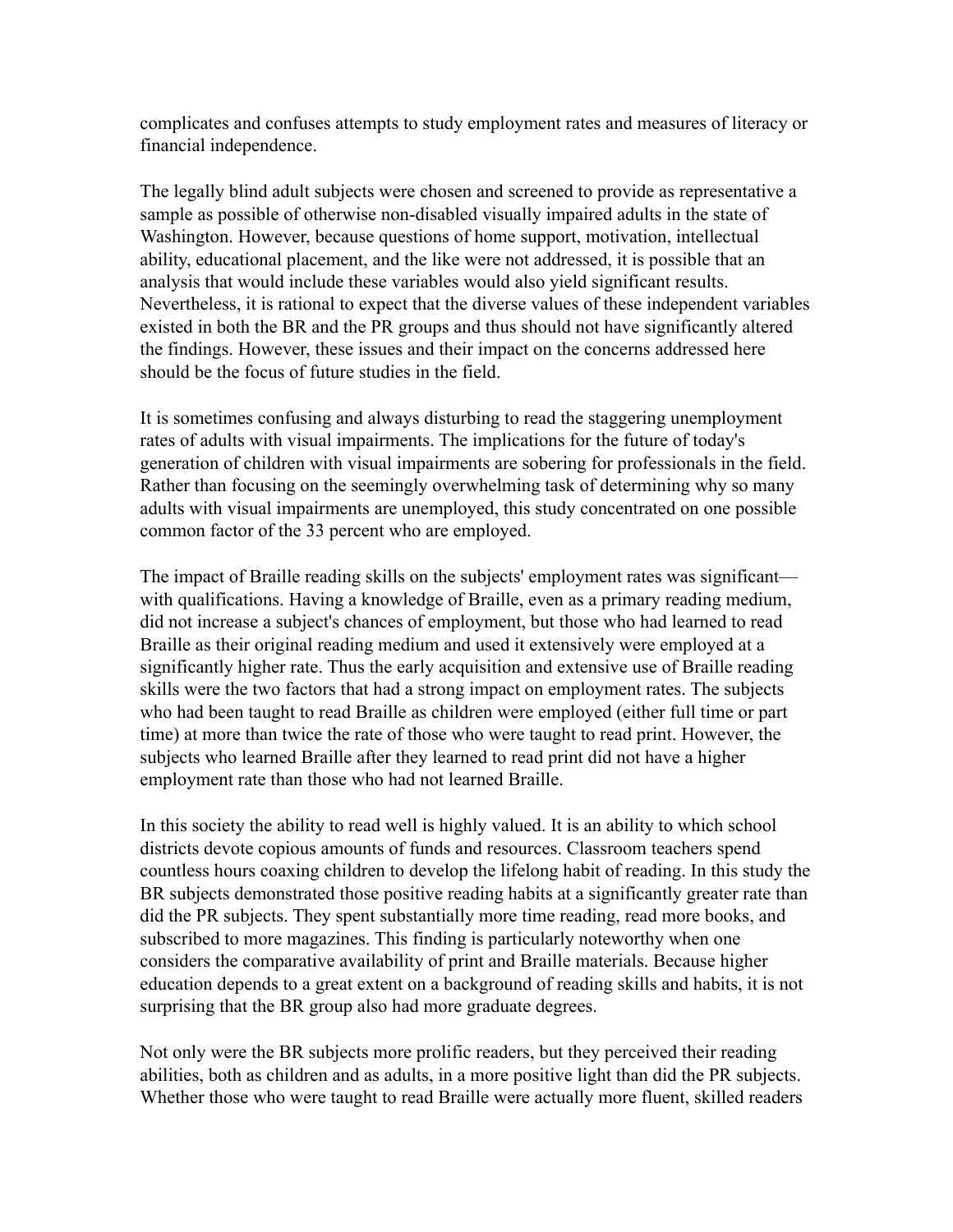as children than were those who were taught to read print is an issue for further study. The point of interest here is that the overwhelming majority of the BR subjects (81%) had elevated perceptions of their abilities compared to only 29 percent of the PR subjects.

Rehabilitation is also affected by the inability of visually impaired children to read. Excessive rehabilitation dollars are spent annually on visually impaired young adults who are recent graduates of public (and residential) school programs for visually impaired children. Rehabilitation programs that were originally designed to retrain adventitiously blind adults designate a large portion of their annual budgets to congenitally visually impaired adults who, in theory, should have been habilitated in childhood education programs. But in reality many visually impaired young adults are not sufficiently accomplished in literacy or alternative skills to complete higher-level degrees or obtain employment.

As Koenig and Holbrook (1989) noted, the 10-15 percent of visually impaired children who are totally blind should present little concern to educators regarding whether they should be taught to read Braille since those children who are cognitively and physically capable of reading will be taught to read Braille. It is the remaining 85 percent of visually impaired children with various degrees of residual vision who present the print-or-Braille dilemma to their multi-disciplinary teams. The results of this study suggest that teaching Braille as an original primary reading medium to children with visual impairments may encourage them to develop the positive lifelong habit of reading as adults, enhance their later employment opportunities, and thereby increase the possibility of financial independence.

#### Recommendations

As the field of education moves toward the full inclusion of students with disabilities in regular school programs, it is imperative that vision professionals resist the urge to normalize visually impaired children by insisting that they read only print. All too frequently decisions on reading media are based on available resources, rather than on the needs of students. According to Tuttle and Heinze (cited in Caton, 1991), over 1,400 additional certified teachers are needed nationwide to meet the educational needs of unserved and under-served children with visual impairments. Teachers of children with visual impairments are typically expected to teach sixteen or more students who are widely spread over large geographic areas (Caton, 1991). Given such conditions, dedicated itinerant teachers are frequently forced to assume consulting rather than active teaching roles. Children cannot adequately be taught to read (in print or Braille) by consultants.

It is tragic that school districts (and professionals) may opt to recommend print as a reading medium under such circumstances. This article does not address that critical shortage. However, it should be noted here that in the face of the restructuring of many university teacher-training programs, it is imperative to retain and support the growth of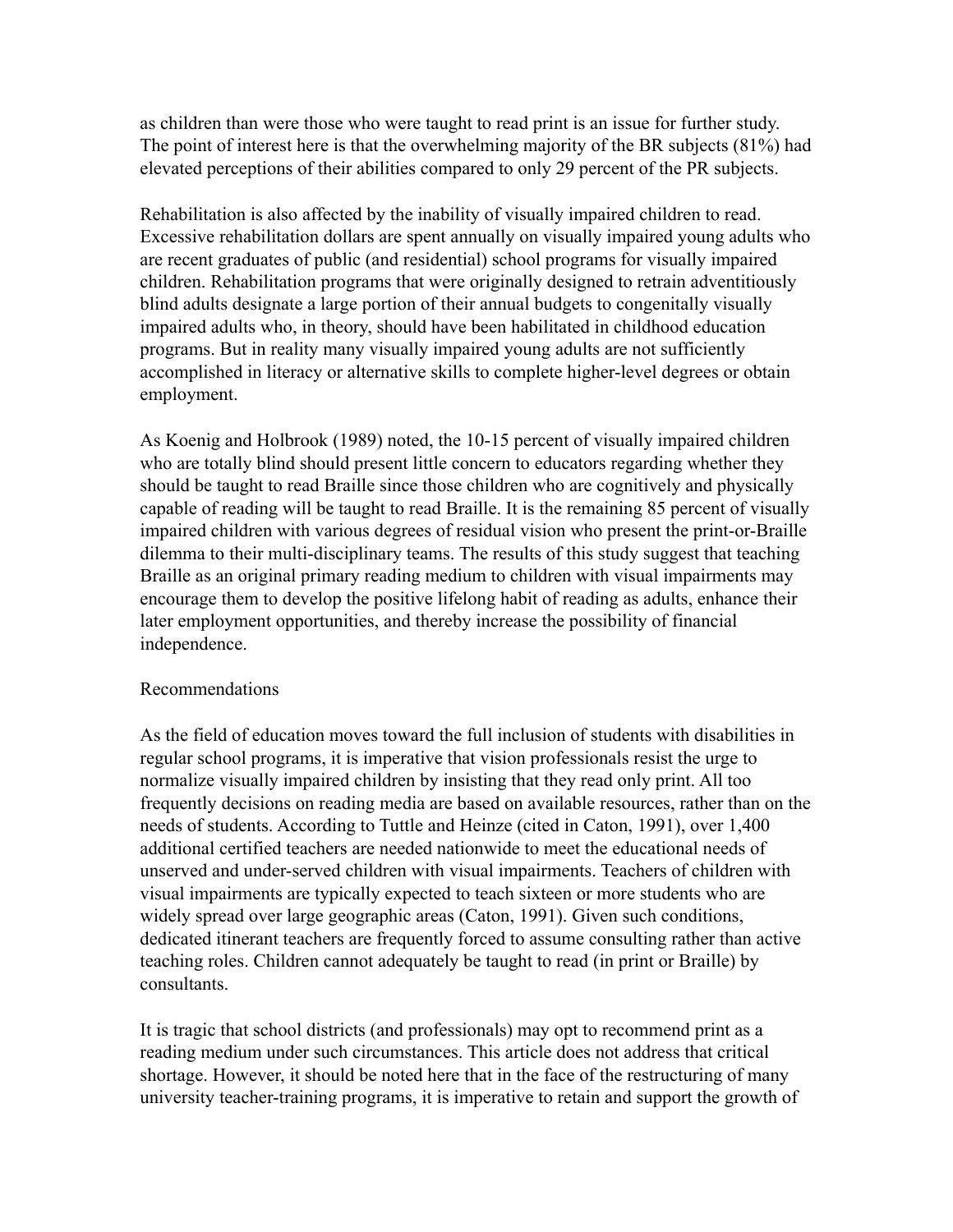categorical teacher training programs in the field. The shortage of qualified teachers, as well as researchers, has contributed heavily to the problems the field now faces. Without qualified teachers alternative skills, such as Braille, which are specific to individuals with visual impairments, will by necessity be taught so infrequently that they will eventually become all but extinct. If the results of this study are an indicator, omitting Braille reading instruction from the curriculum of visually impaired children may well create a handicap far more debilitating than blindness—chronic unemployment.

References:

American Printing House for the Blind. (1991).

Distribution of federal quota based on the registration of eligible students. Louisville, Kentucky: Author.

Caton, H. (Ed.) (1991). Print and Braille literacy: Selecting appropriate learning media. Louisville, Kentucky: American Printing House for the Blind.

Koenig, A.J. & Holbrook, M.C. (1989). Determining the reading medium for students with visual impairments: A diagnostic teaching approach. Journal of Visual Impairment  $\&$ Blindness, 83, 296-302.

Koenig, A.J. & Holbrook, M.C. (1992). Teaching Braille reading to students with low vision. Journal of Visual Impairment & Blindness. 86, 44-48.

Kirchner, C. & Peterson, R. (1988), Employment: Selected characteristics. In Data on blindness and visual impairment in the U.S. (pp. 169-177). New York: American Foundation for the Blind.

Mullen, E. (1990), Decreased Braille literacy: A symptom of a system in need of reassessment. RE:view, 23, 164-169.

Paul, B.J. (1993, Spring), "Low tech" Braille vital to high-level literacy. Counterpoint, p. 3.

Rex, E.J. (1989), Issues related to literacy of legally blind learners, Journal of Visual Impairment & Blindness, 83, 306-313.

Schroeder, F. (1989), Literacy: The key to opportunity, Journal of Visual Impairment  $\&$ Blindness, 83, 290-293.

Schroeder, F. (1992, June), Braille bills: What Are They and What Do They Mean? Braille Monitor, 308-311.